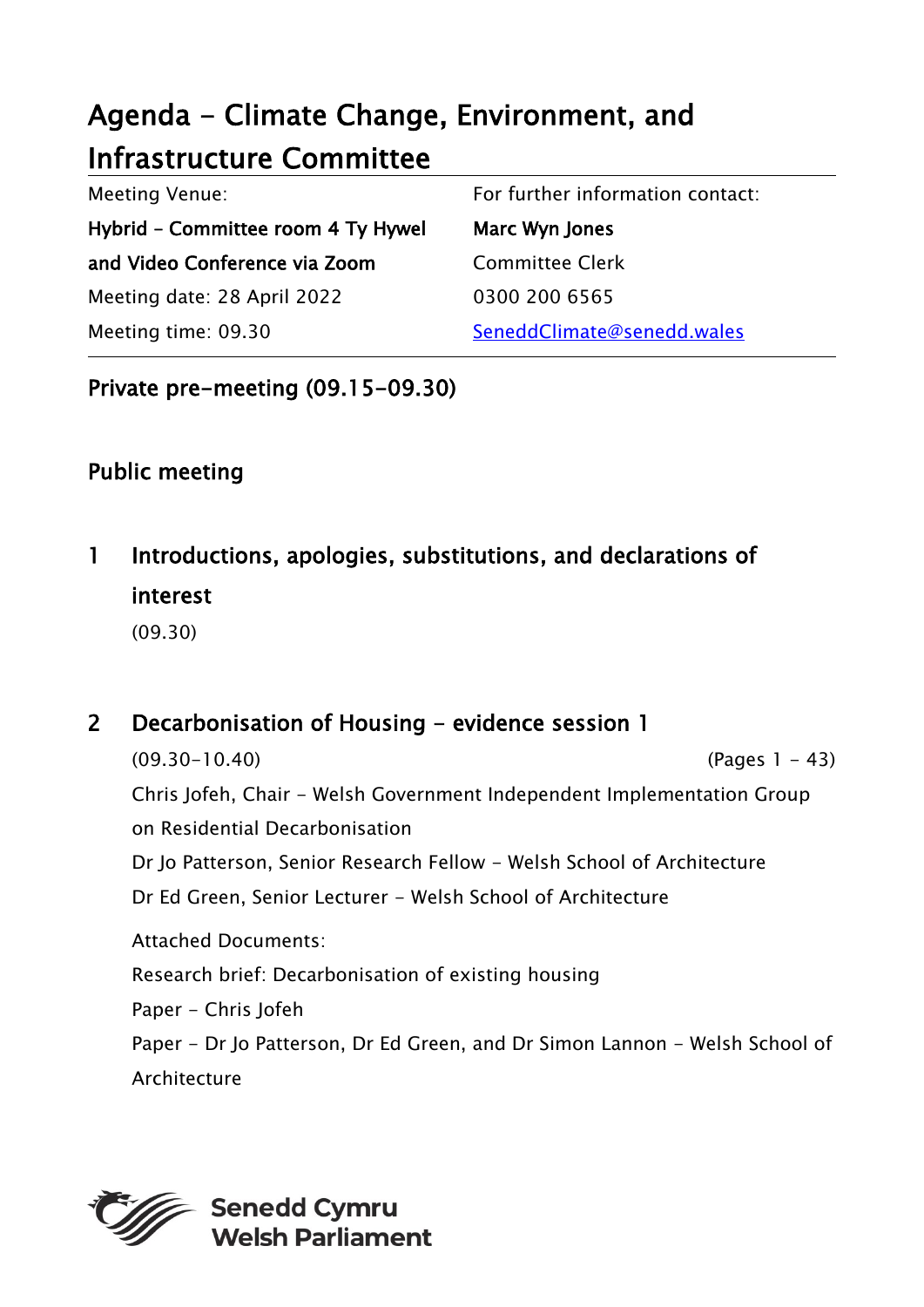# Break (10.40-10.50)

## 3 Decarbonisation of Housing - evidence session 2

(10.50-11.50) (Pages 44 - 52) Scott Sanders, Chief Executive – Linc-Cymru Louise Attwood, Executive Director Property - Linc-Cymru Neil Barber, Executive Director Property & Investment - Pobl Group Wayne Harris, Director of Strategic Asset Management - Pobl Group Tom Boome Head of Development, Innovation and Climate Change - ClwydAlyn David Lewis, Executive Director of Assets - ClwydAlyn Attached Documents: Paper - Linc Cymru, ClwydAlyn and Pobl Group

# Lunch break (11.50-12.15)

## Private pre-meeting (12.15-12.20)

#### 4 Decarbonisation of Housing - evidence session 3

(12.20-13.15) (Pages 53 - 69) Clarissa Corbisiero, Director of Policy and Deputy Chief Executive - Community Housing Cymru Gavin Dick, Policy Officer – National Residential Landlords Association (NRLA) Matthew Dicks, Director - Chartered Institute of Housing Cymru Attached Documents: Paper - Community Housing Cymru Paper - National Residential Landlords Association (NRLA) Paper - Chartered Institute of Housing Cymru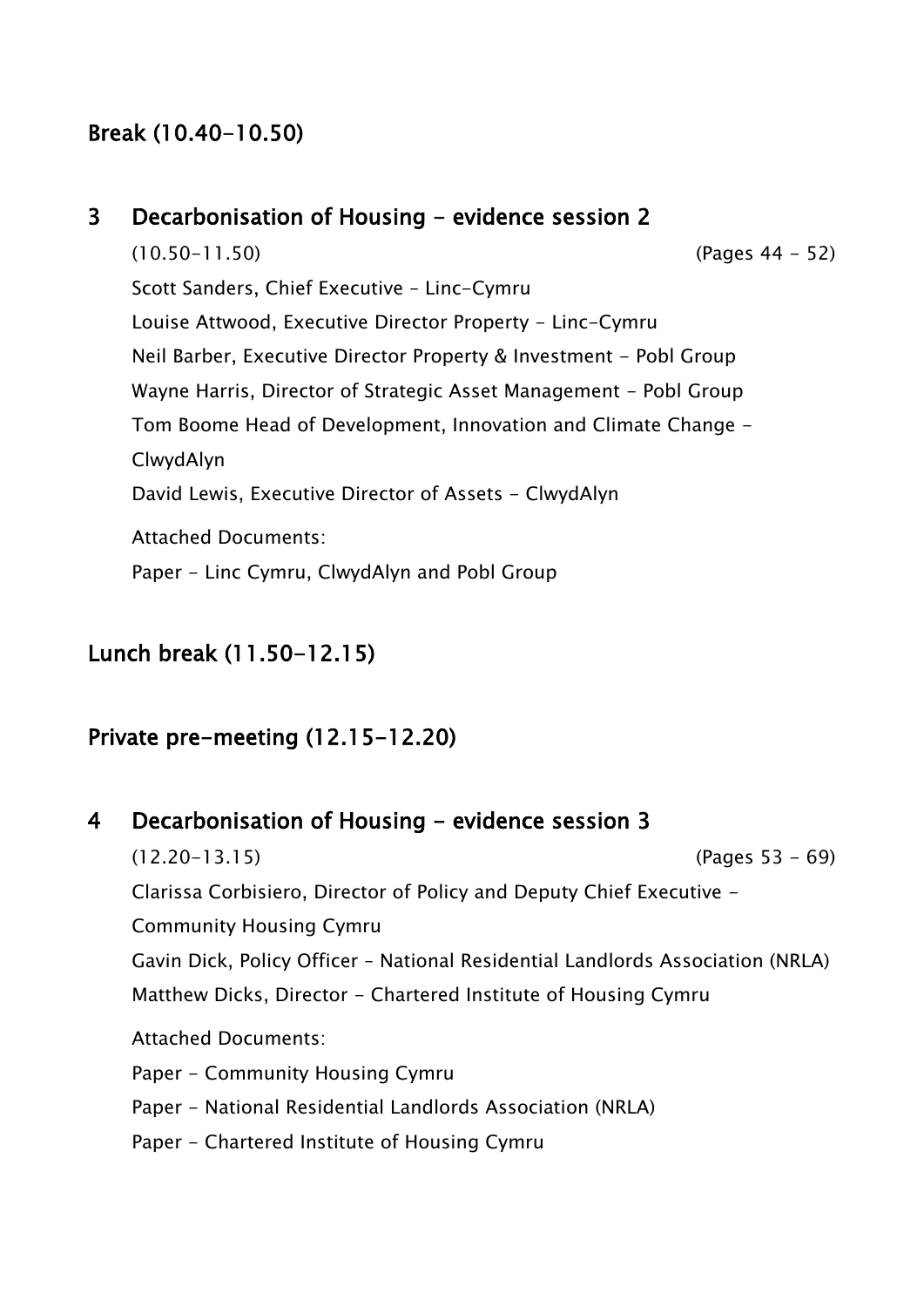# Break (13.15-13.25)

# 5 Decarbonisation of Housing - evidence session 4

(13.25-14.15) Mark Bodger, Partnership Director, Wales – Construction Industry Training Board (CITB) Cat Griffith-Williams, Chief Executive – Construction Excellence in Wales (CEWales)

## 6 Papers to note

(14.15)

## 6.1 Decarbonisation of housing

(Pages 70 - 83)

Attached Documents:

Letter from the Chair to the Minister for Climate Change in relation to decarbonisation of housing

Response from the Minister for Climate Change to the letter from the Chair in relation to decarbonisation of housing

#### 6.2 Decarbonisation of housing

(Pages 84 - 85)

Attached Documents:

Letter from the Chair to the Chair, Local Government and Housing Committee in relation to work on decarbonisation of housing

Response from the Chair, Local Government and Housing Committee to the letter from the Chair in relation to work on decarbonisation of housing

#### 6.3 Marine environment management

(Pages 86 - 95)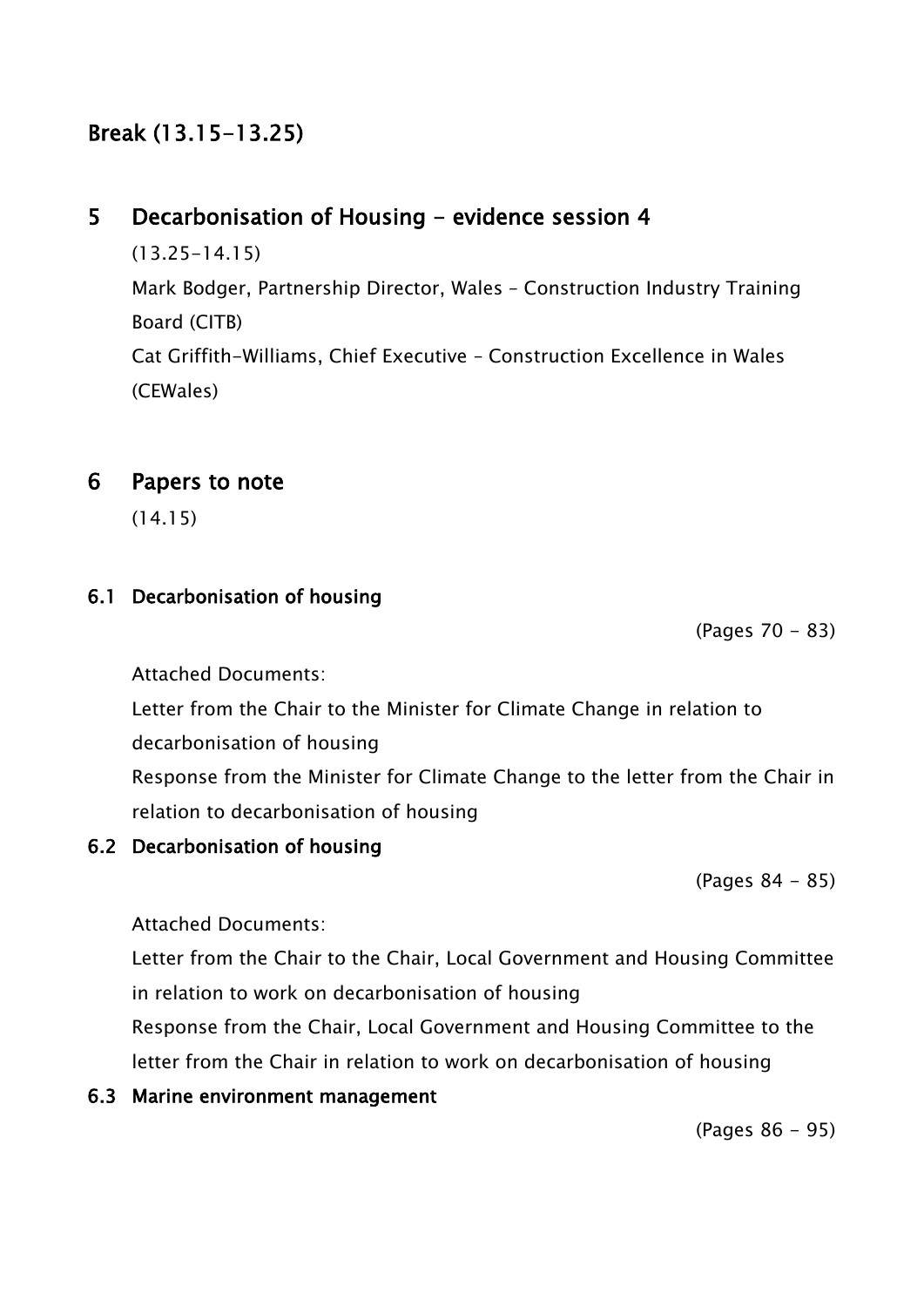Attached Documents:

Welsh Government response to the Committee's Report on the Welsh Government's Marine Policies

(Pages 96 - 101)

#### 6.4 Common Frameworks

Attached Documents:

Letter from the Minister for Climate Change to the Chair in relation to Provisional Common Frameworks for Air Quality, and Chemicals and Pesticides

## 6.5 Inter-Ministerial Group for Environment, Food and Rural Affairs

(Pages 102 - 104)

Attached Documents:

Letter from the Minister for Rural Affairs, North Wales, and Trefnydd to the Chair, Legislation, Justice and Constitution Committee, in relation to the Inter-Ministerial Group for Environment, Food, and Rural Affairs

## 6.6 Committee Report on storm overflows

(Pages 105 - 107)

Attached Documents:

Letter from Guy Linley-Adams in relation to the Committee's Report on storm overflows

## 6.7 UK Emissions Trading Scheme (UK ETS)

(Page 108)

Attached Documents:

Letter from the Minister for Climate Change to the Chair regarding the development of legislation related to the UK Emissions Trading Scheme (UK ETS)

# 6.8 Memorandum of Understanding (MOU) between the UK Government, the Welsh Government, Senedd Cymru and Ofcom

(Page 109)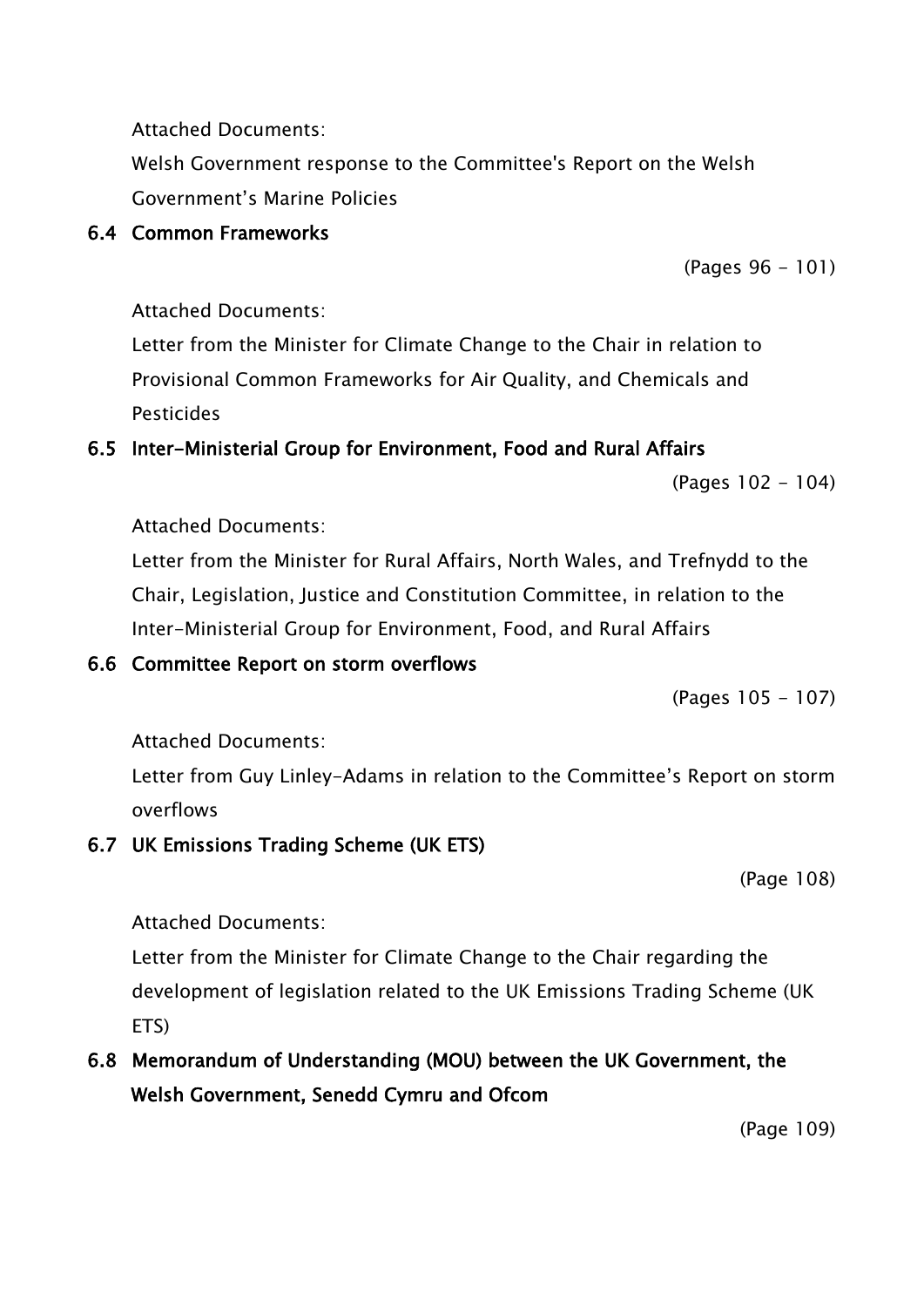Attached Documents:

Letter from the Deputy Minister for Arts and Sport, and Chief Whip to the Chair, Culture, Communication, Welsh Language, Sport and International Relations Committee regarding the review of the Memorandum of Understanding (MOU) between the UK Government, the Welsh Government, Senedd Cymru and Ofcom

## 6.9 Welsh Government Draft Budget 2023-24: Engagement

(Pages 110 - 112)

#### Attached Documents:

Letter from the Chair, Finance Committee in relation to its programme of engagement for the Welsh Government Draft Budget 2023-24

## 6.10 Biodiversity: Protecting and enhancing the natural environment

(Pages 113 - 114)

Attached Documents:

Letter from the Chair to the Minister for Climate Change in relation to biodiversity: protecting and enhancing the natural environment

## 6.11 Scrutiny of the Future Generations Commissioner

(Page 115)

Attached Documents:

Letter from the Chair, Equality and Social Justice Committee regarding annual scrutiny of the Future Generations Commissioner

7 Motion under Standing Order 17.42 (vi) and (ix) to resolve to exclude the public from the remainder of today's meeting (14.15)

# Private meeting (14.15-14.30)